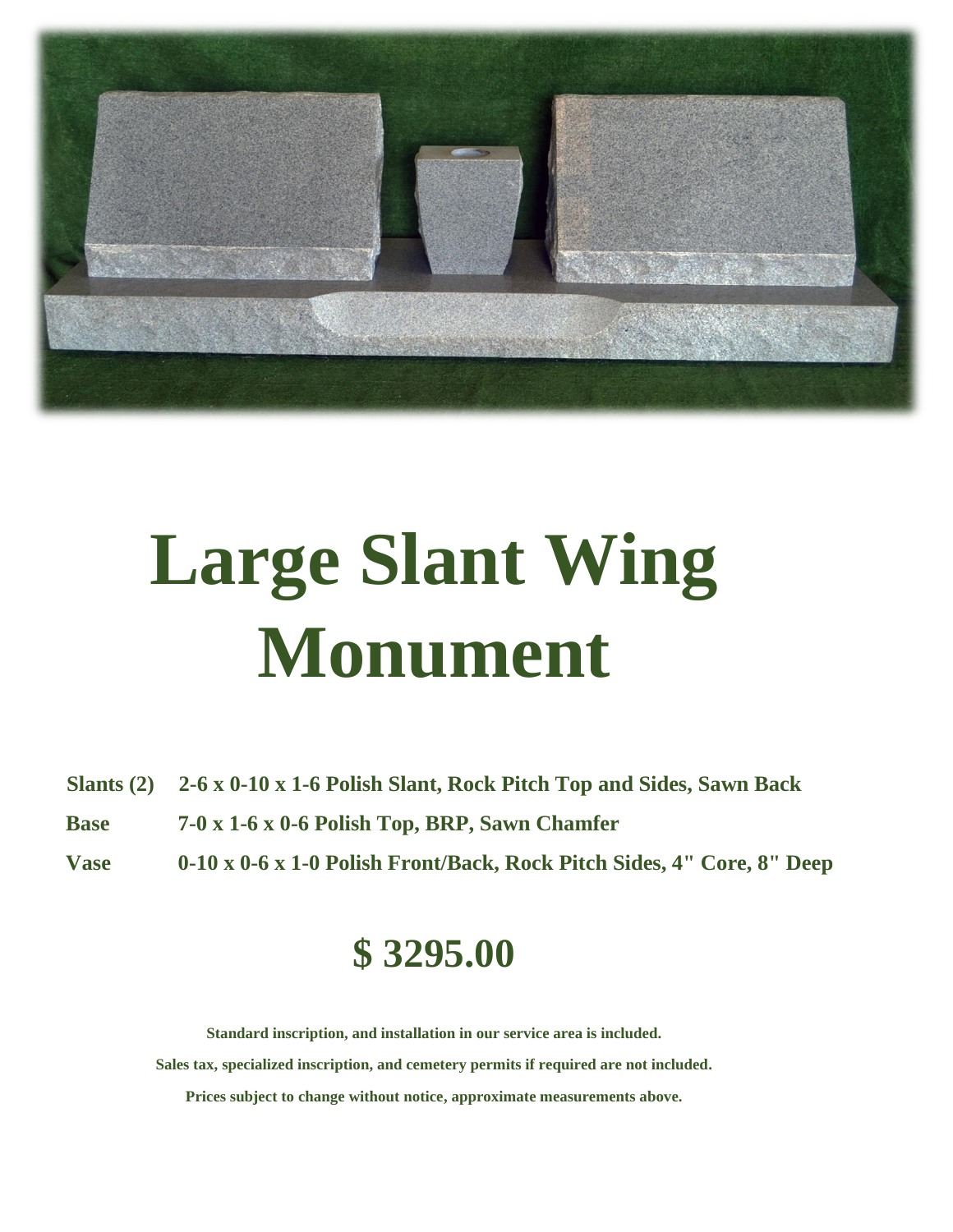

## **Large Wing Monument**

**Wing (2) 2-0 x 0-6 x 1-8 Polish Front/Back, Rock Pitch Top and Side, 1/2" Serpentine Base 6-6 x 1-0 x 0-6 Polish Top, Rock Pitch Front, Back, and Sides Vase 0-10 x 0-6 x 1-0 Polish Front/Back, Rock Pitch Sides, 4" Core, 8" Deep Plinth (Piece Below Vase) 1-6 x 0-8 x 0-8 Polish Top and Sides, Sawn Bottom**

### **\$ 2795.00**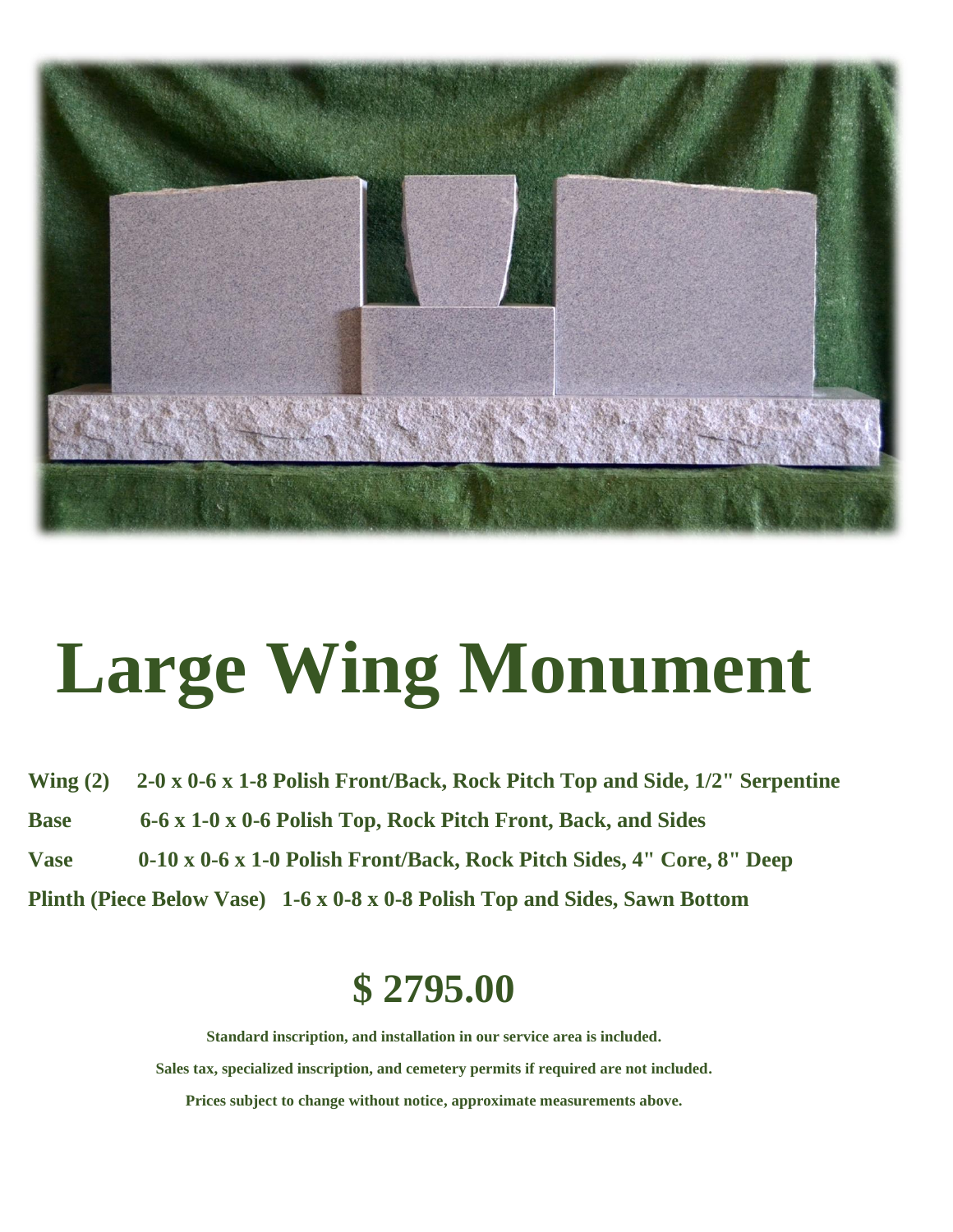

## **Small Wing Monument**

**Wings (2) 1-8 x 0-6 x 1-6 Polish Front/Back, Rock Pitch top and side, 1/2" Serpentine Base 6-0 x 0-10 x 0-6 Polish Top, Rock Pitch Front, Back, Sides Vase 0-10 x 0-6 x 1-0 Polish Front/Back, Rock Pitch Sides, 4" Core, 8" Deep Plinth (Piece Under Vase) 1-6 x 0-8 x 0-8 Polish Top and Sides, Sawn Bottom**

### **\$ 2595.00**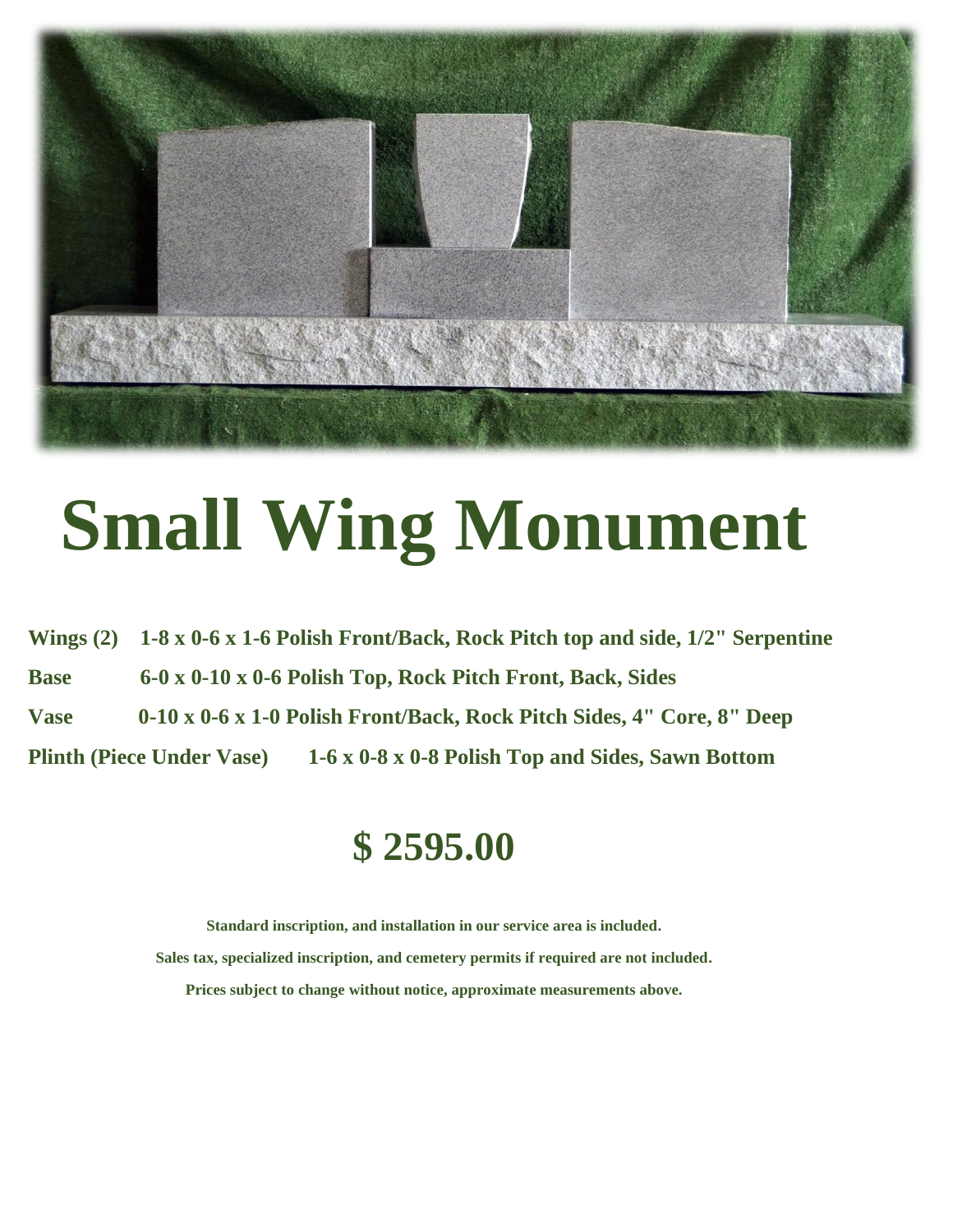

# **Serpentine Monument**

**Monument 5-0 x 0-6 x 2-0 Polish Front/Back, Rock Pitch Top/Sides, Serpentine Top Base 6-0 x 0-10 x 0-6 Polish Top, Rock Pitch Front, Back, Sides**

#### **\$ 2495.00**